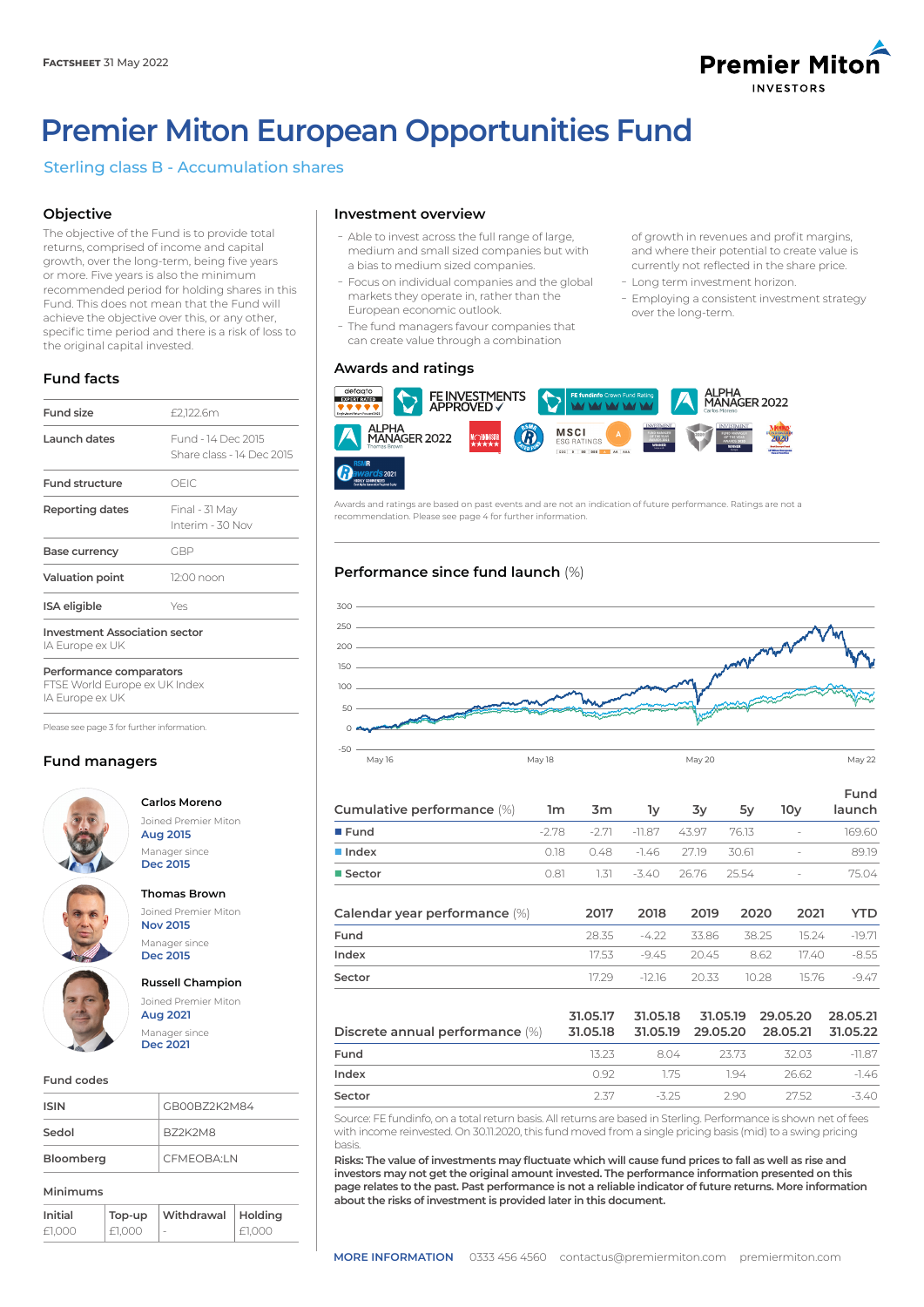# **Portfolio breakdown**

| <b>Top 10 holdings (%)</b> |                                                          | <b>Geographic</b> (%)  |
|----------------------------|----------------------------------------------------------|------------------------|
|                            | ■ Top 10 holdings<br>31.9%<br>Rest of portfolio<br>68.1% |                        |
| Soitec                     | 5.8                                                      | $\blacksquare$ Nordics |
| Interroll Holdings         | 3.4                                                      | $\blacksquare$ France  |
| FinecoBank                 | 3.3                                                      | Switzerland            |
| Kingspan Group             | 3.1                                                      | $\blacksquare$ Italy   |
| Kongsberg Gruppen          | 3.1                                                      | Netherlands            |
| Sika                       | 2.7                                                      | ■ Germany              |
| Porsche Automobil Holdings | 2.7                                                      | ■ Belgium              |
| ASML Holding               | 2.6                                                      | $I$ Ireland            |
| Ferrari                    | 2.6                                                      | Cash & equivale        |
| Scout24                    | 2.6                                                      |                        |
|                            |                                                          |                        |

| Geographic (%)    |      |  |  |
|-------------------|------|--|--|
|                   |      |  |  |
| Nordics           | 26.8 |  |  |
| <b>France</b>     | 16.4 |  |  |
| Switzerland       | 15.7 |  |  |
| I Italy           | 12.1 |  |  |
| Netherlands       | 77.7 |  |  |
| Germany           | 10.6 |  |  |
| Belgium           | 3.7  |  |  |
| Ireland           | 3.1  |  |  |
| Cash & equivalent | 0.5  |  |  |
|                   |      |  |  |

# **Charges**

**Ongoing charges figure (OCF)** 0.81% as at 31.05.2021

The OCF is based on the last year's expenses and may vary from year to year. It excludes the costs of buying or selling assets for the fund (unless these assets are shares of another fund). The OCF includes the annual management charge. Transaction charges will also apply. Please refer to the total costs & [charges document](https://corporate-premiermiton.huguenots.co.uk///srp///documents-id///cc3181fa-6363-43b1-9473-69468f7d177b///Totalcostsandcharges.pdf) for more information.

The initial charge has been waived by Premier Miton until further notice. However, if you have invested via a financial adviser, the initial charge may still apply and be paid to your adviser.

## **Charges are taken from income**

The fund's charges will be taken from income generated by the fund in the form of interest or dividends. If there is not enough income to cover the charges, the rest of the charges will be taken from the fund's capital which could result in capital erosion or constrain capital growth.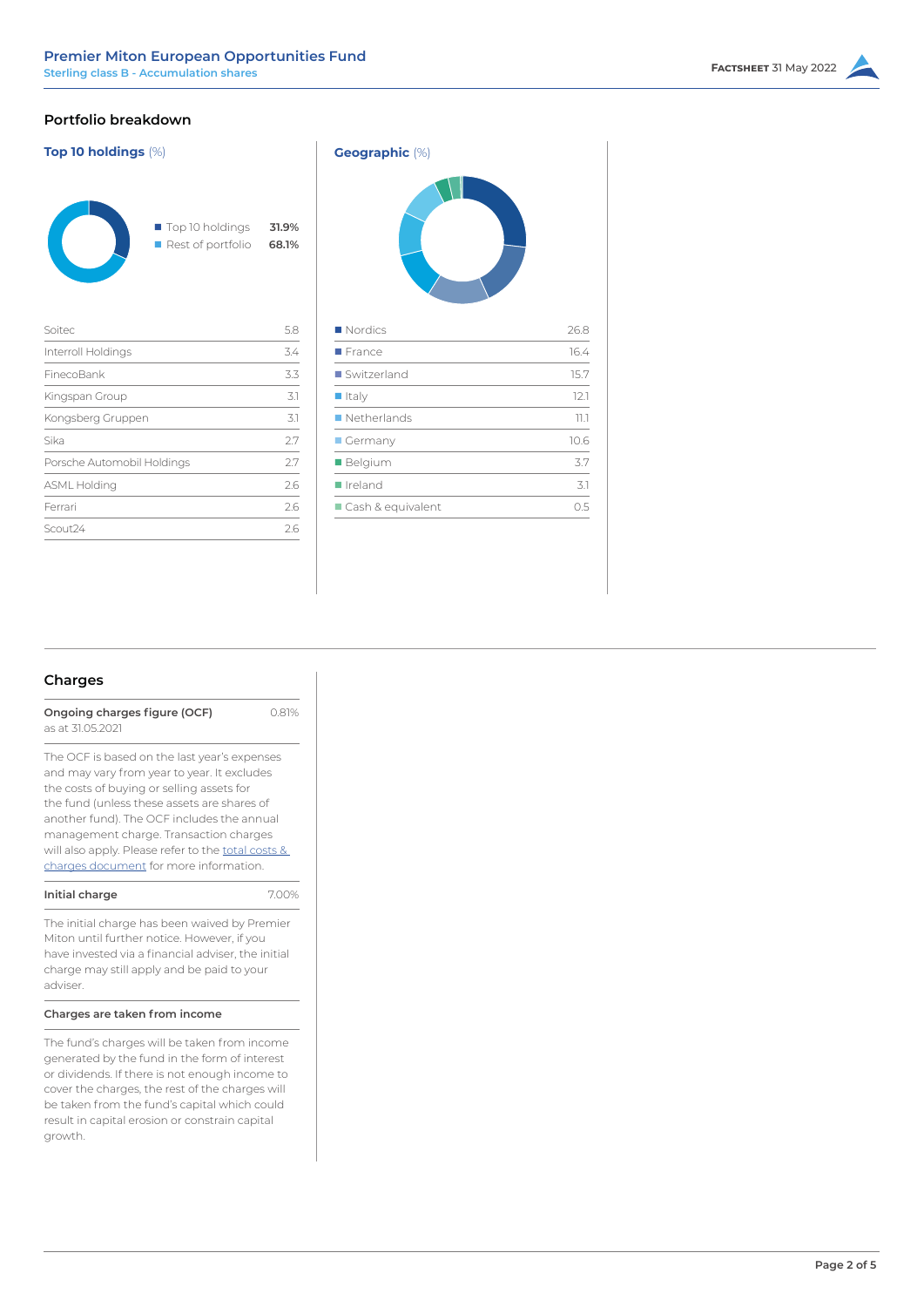shares in companies with profits from other

Equities (shares) can experience high levels of

Funds that have a strong focus on a particular country or region can carry a higher risk than funds with a more diversified portfolio.

investments falling in value, particularly those

countries, will also be effected.

**Geographic concentration**

Higher inflation can lead to some

**Equities**

**Inflation**

price fluctuation.



### **Interest rate**

Changes in central bank interest rates can affect all types of assets, in particular, securities such as government bonds and corporate bonds that generally offer a fixed level of interest. If interest rates go up, the value of a bond may fall, and vice versa.

#### **Legal and tax**

The income or capital gains from investments can sometimes be affected by changes in legal and tax regulations or how these rules are applied.

#### **Liquidity**

In some instances, for example, when market conditions generally are difficult, holdings in

systems or lower standards of governance than more developed markets.

## **Property and Real Estate Investment Trusts**

Property values can rise and fall sharply depending on the strength of a country's economy.

### **Smaller companies**

Investment in smaller companies is typically higher risk than investment in larger companies. Shares in smaller companies can experience greater levels of volatility.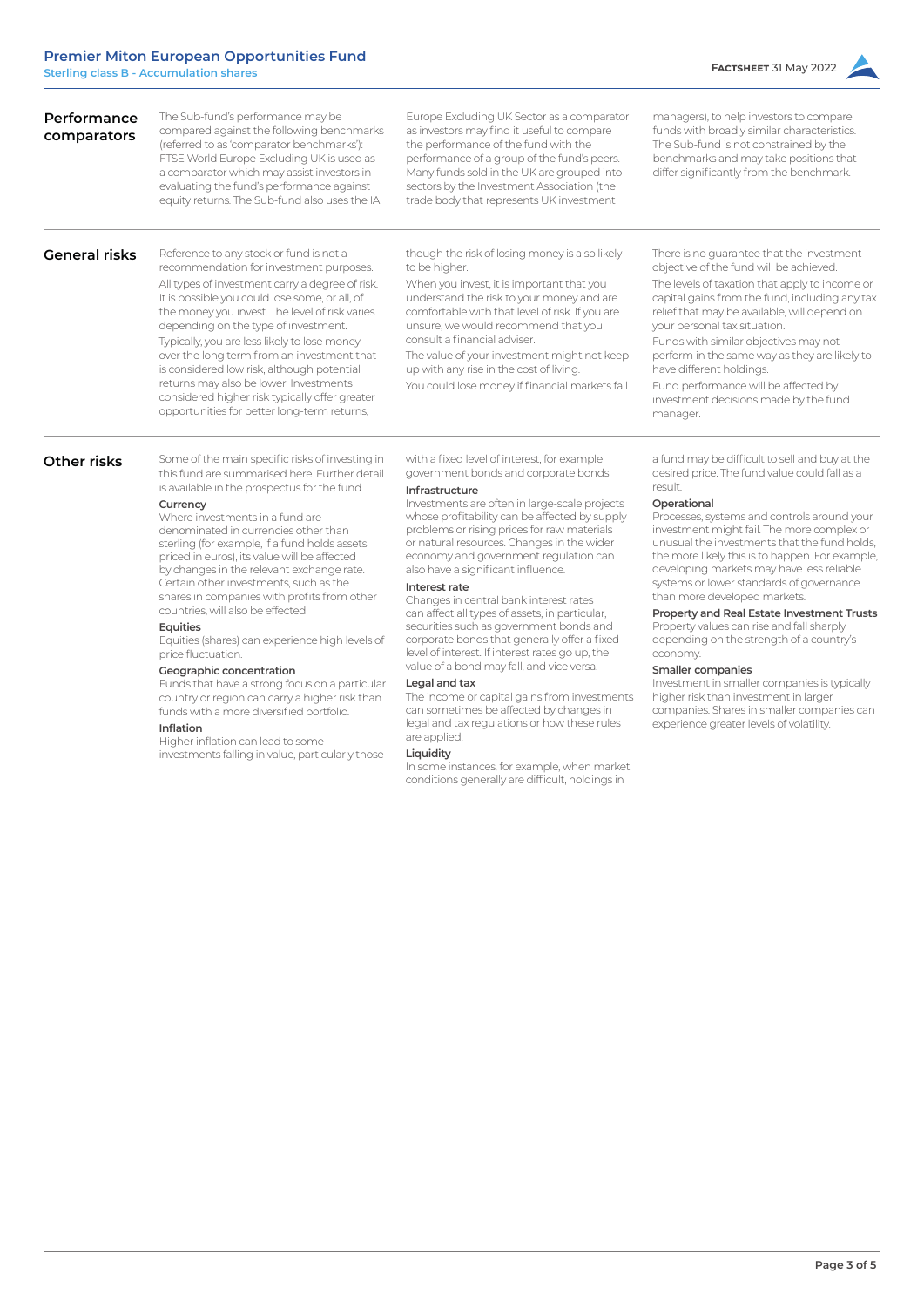## **Ratings, awards and other information**

The methodology and calculations used by the companies or organisations that provide the fund or fund manager awards and ratings are not verified by us and we therefore are unable to accept responsibility for their accuracy. Ratings and awards should not be relied upon for making an investment decision, nor are they an indication, promise or guarantee of future performance of a fund or fund manager.

Source: FTSE International Limited ("FTSE") © FTSE 2022. "FTSE®" is a trade mark of the London Stock Exchange Group companies and is used by FTSE under licence. All rights in the FTSE indices and / or FTSE ratings vest in FTSE and/or its licensors. Neither FTSE nor its licensors accept any liability for any errors or omissions in the FTSE indices and / or FTSE ratings or underlying data. No further distribution of FTSE Data is permitted without FTSE's express written consent.

The Global Industry Classification Standard ("GICS") was developed by and is the exclusive property and a service mark of MSCI Inc. ("MSCI") and Standard & Poor's, a division of The McGraw-Hill Companies, Inc. ("S&P") and is licensed for use by Premier Miton. Neither MSCI, S&P nor any third party involved in making or compiling the GICS or any GICS classifications makes any express

or implied warranties or representations with respect to such standard or classification (or the results to be obtained by the use thereof), and all such parties hereby expressly disclaim all warranties of originality, accuracy, completeness, merchantability and fitness for a particular purpose with respect to any of such standard or classification. Without limiting any of the foregoing, in no event shall MSCI, S&P, any of their affiliates or any third party involved in making or compiling the GICS or any GICS classifications have any liability for any direct, indirect, special, punitive, consequential or any other damages (including lost profits) even if notified of the possibility of such damages. A swing pricing is where the price can swing to either a bid or an offer basis depending on the investment and redemption activity in the fund. This means the investor selling or buying fund shares bears the associated [dis] investment costs and protects the continuing holders in the fund. Performance could be shown on a combination of bid, mid or offer prices, depending on the period of reporting. FE Investments Approved Rating does not constitute investment advice offered by FE fundinfo and should not be used as the sole basis for making any investment decision. All rights reserved.

FE fundinfo Crown Fund Ratings and FE Alpha Manager Ratings do not constitute investment advice offered by FE fundinfo and should not be used as the sole basis for making any investment decision. All rights reserved.

Morningstar ratings do not constitute investment advice. Copyright © 2022 Morningstar. All Rights Reserved. MSCI ESG Research LLC's ("MSCI ESG") Fund Metrics and Ratings (the "Information") provide environmental, social and governance data with respect to underlying securities within more than 31,000 multi-asset class Mutual Funds and ETFs globally. MSCI ESG is a Registered Investment Adviser under the Investment Act of 1940. MSCI ESG materials have not been submitted to, nor received approval from, the US SEC or any other regulatory body. None of the Information constitutes an offer to buy or sell, or a promotion or recommendation of, any security, financial instrument or product or trading strategy nor should it be taken as an indication or guarantee of any future performance, analysis, forecast or prediction. None of the Information can be used to determine which securities to buy or sell or when to buy or sell then. The Information is provided "as is" and the user of the Information assumes the entire risk of any use it may make or permit to be made of the Information.